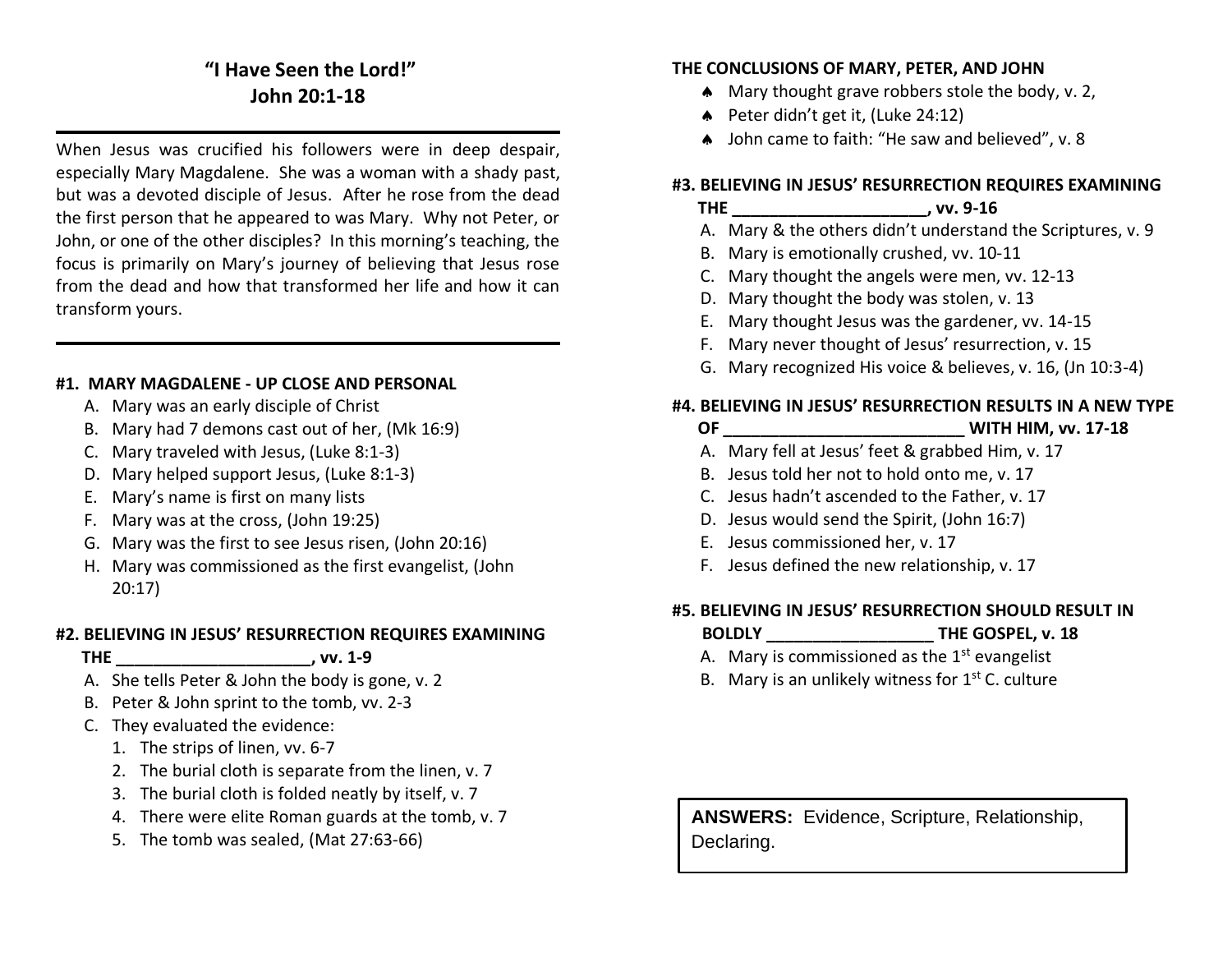### **DISCUSSION QUESTIONS**

#1. In looking at Mary's personal profile what things stand out about her? (Point #1 on the outline)

#2. Discuss the evidence that Peter and John saw as they entered the tomb.

#3. There were elite Roman soldiers guarding the tomb. Why does this make it unlikely that grave robbers broke into the tomb and took the body?

#4. Discuss the conclusions of Peter, Mary and John about the empty tomb.

#5. Why is it important to grasp what the Scriptures say about the resurrection?

#6. Describe Mary's emotional state and why she was in such turmoil? (Point #3 on the outline)

#7. What did Jesus mean in v. 17?

#8. Describe the transition the disciples had to go through in their new relationship with Jesus in the following steps: a man, a resurrected man, the post-resurrection appearances, the ascension, the outpouring of the Spirit at Pentecost.

#9. Why do you think Jesus appeared first to Mary?

#10. What is your takeaway from this teaching?

# *Welcome*

*to*

# *Hillcrest Church*

# *Happy Easter!*

*Mary Magdalene went to the disciples with the news: "I have seen the Lord!" John 20:18*

*April 17, 2022* Pastor Bruce Guckelberg, PhD, April 17, 2022<br>Pastor Bruce Guckelberg, PhD